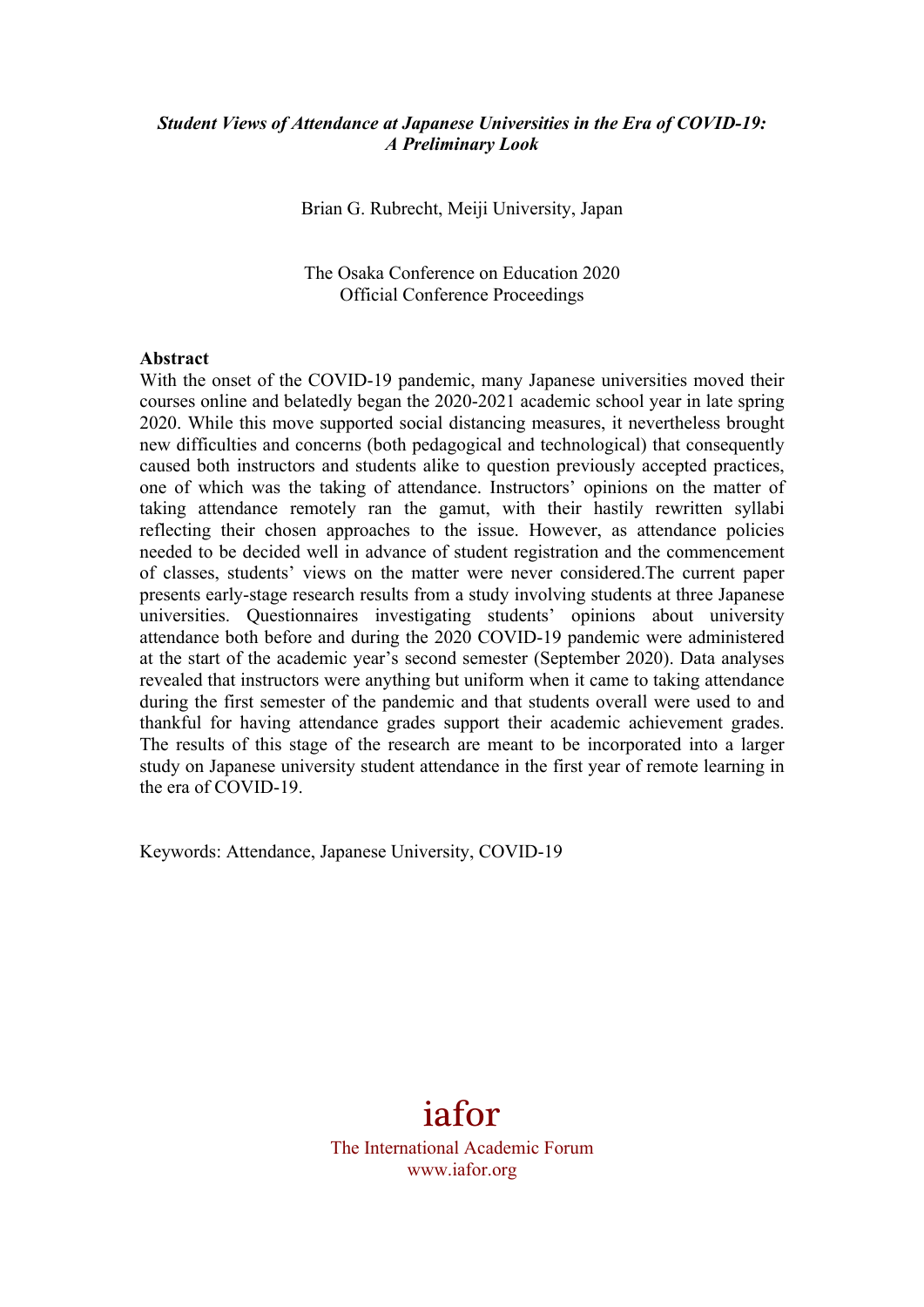#### **Introduction**

On March 11, 2020, the World Health Organization (WHO) declared the novel coronavirus COVID-19 outbreak to be a pandemic. This announcement prompted Japanese universities to consider the impact COVID-19 would have on the health and wellbeing of their students, faculty, staff, and others, for their upcoming 2020-2021 academic school year, which was scheduled to begin in April. By the end of March, Japanese universities had en masse began moving classes online for the new school year as a means to mitigate the spread of this contagion. As Japanese university classes typically begin around the second week of April, most universities pushed back their spring semester start date to the second week of May so that all involved – including students, instructors, parents, and even university IT departments – would have time to make the necessary arrangements to have students learn remotely.

For the many instructors teaching at these universities, this decision to move to online instruction presented a host of difficulties and challenges. With only a few weeks of preparation time granted to them, these instructors not only had to quickly learn how to present their course material in an online-only format, which often required that they learn the particulars of university learning management systems (LMSs), but they also had to make decisions regarding some of their most fundamental pedagogical practices. One such practice is the taking of attendance.

Instructors were divided on the issue of taking attendance remotely. Some opted to forgo the customary act of taking student attendance (see Wadden & McGovern, 1993) while classes were online. This was decided partly to counter the unpredictability of class participants' ability to attend online classes at specific times (e.g., due to unstable Internet access), but also partly to reduce the burden that the unexpected online teaching situation presented them as instructors. Other instructors supported the maintaining of attendance policies due to perceived benefits beyond just ascertaining students' physical presence at predetermined times (see below). Novel and creative approaches to taking attendance remotely were consequently devised (see Rubrecht, 2020, for an example).

In the end, the decision of whether or not to take attendance was largely left up to the individual instructors. While all instructors no doubt wished that their students would "attend" all remote lessons, it can be speculated that the question of whether or not attendance should be taken in remote teaching and learning (hereafter, RTL) situations – not to mention how attendance might best be taken – was never asked of the students. In other words, because instructors had so little time to restructure their courses for online learning prior to the start of the new academic school year and because syllabi had to be reworked prior to the commencement of classes, students' views about attendance and attendance-taking methods were never considered.

In an effort to understand what students think about attendance, both in normal times and during the COVID-19 pandemic, an online questionnaire was administered in September 2020 to students enrolled at three Japanese universities. The questionnaire represents an early stage of a larger research project that investigates students views of attendance, remote attendance-taking methods, and student participation in general during RTL situations.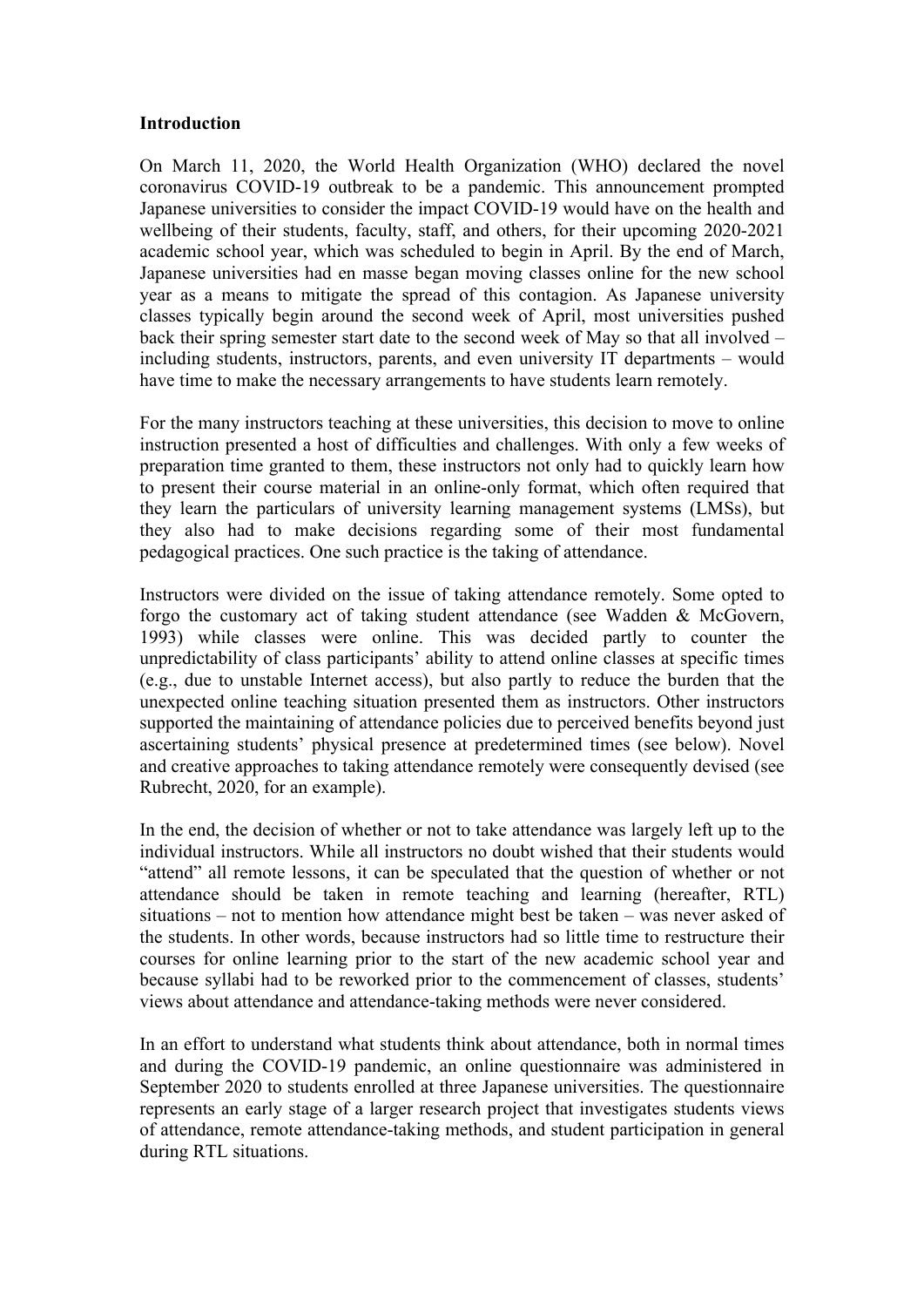#### **The Literature**

As with many other educational and pedagogical issues, there is little consensus regarding the taking of student attendance at the university level. While university instructors value student attendance in principle (see Sperber, 2005, for exceptions), they are nevertheless divided on the subject of whether or not attendance should be taken. Research investigating possible correlations between attendance and other factors such as students' understanding of course content, information retention, motivation, and overall academic achievement have produced mixed results (Credé, Roch, & Kieszczynka, 2010; Devadoss & Foltz, 1996, as cited in Rocca, 2004; Marburger, 2006).

Possible correlations aside, what is of current concern is the question of *why* attendance may or may not be taken either as a matter of institutional or course policy at the university level. It is of note that different higher education institutions across the globe approach the topic of taking attendance differently, with differences extant even between an institution's own departments and between individual instructors. For instance, at many Western universities (e.g., those in the U.S.), attendance is usually not mandatory (Marburger, 2006), but individual instructors may enact attendance policies that may or may not influence students' final grades. In other countries (e.g., Japan), sufficient attendance is often a prerequisite to passing courses, and it is not unusual for tardiness to be checked and recorded as well (McVeigh, 2002).

The reasons why attendance policies might be established or be considered irrelevant to university classroom participants are wide ranging. Though far from being all-inclusive, the list below presents some of the more common reasons for and against instituting attendance policies at the university level.

#### *Reasons against taking attendance at university*

## **1. University students should be treated as adults.**

Students in the West are typically considered to be adults (or very nearly so). Therefore, class attendance is ultimately viewed as a given, as students are expected to display maturity and take responsibility for attending classes whenever possible.

## **2. University instructors should focus their energies on teaching.**

Related to the first reason, if students are considered to be responsible adults, then their instructors should spend their time and energy not on taking attendance but on preparing for lessons and giving feedback and guidance.

#### **3. Attendance does not guarantee that students are learning.**

Just because a student attends classes says nothing about whether or not the student is actively learning in them. Students may show up to a lecture but may then sleep, engage in apps on their smartphones, or otherwise generally tune out. Such students may even be seen as distractions in the teaching and learning process (see Sperber, 2005).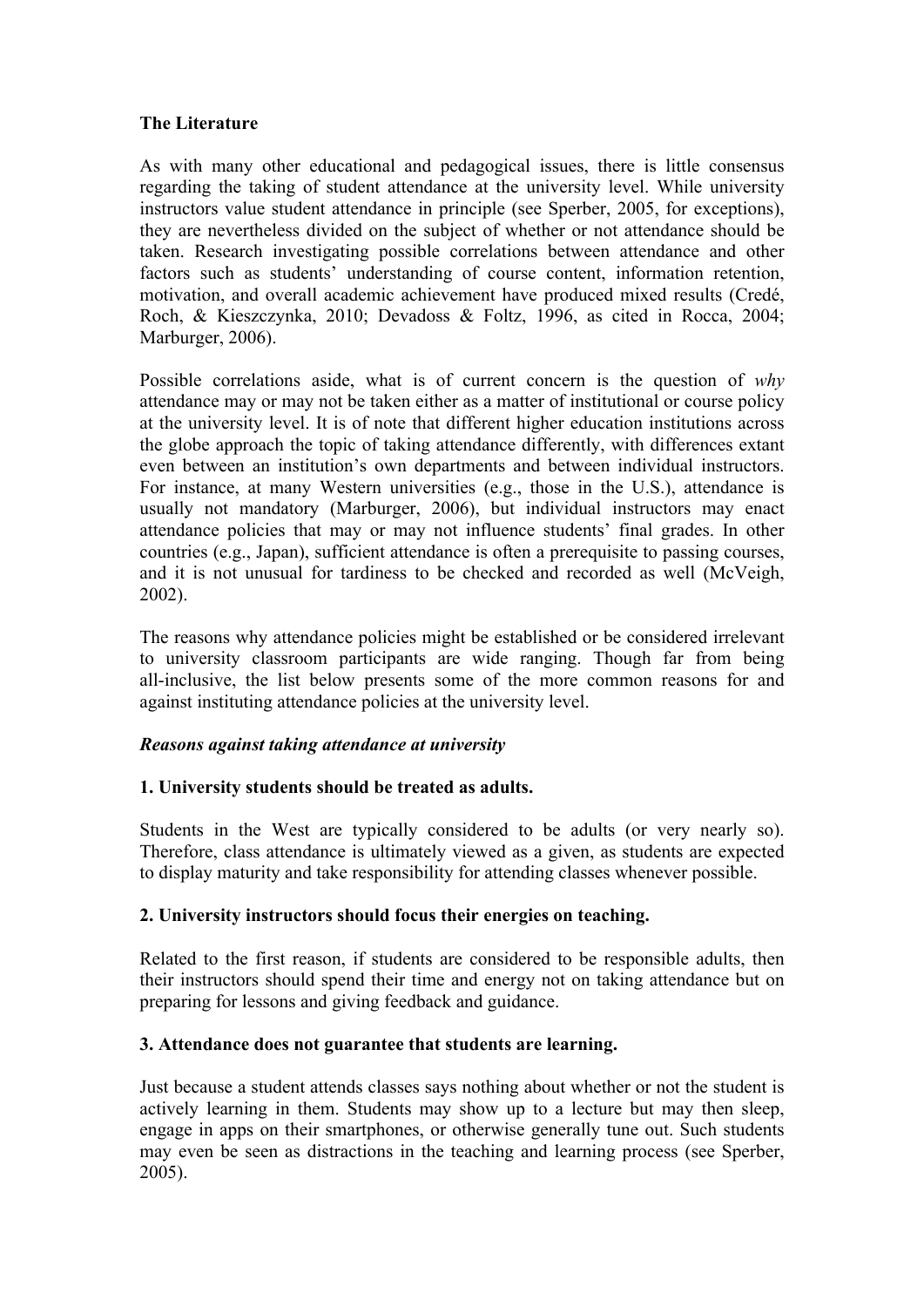## **4. Attendance assesses one thing while grades assess something else entirely.**

Some instructors are cognizant of the fact that good attendance does not necessarily indicate student diligence or effort. For such instructors, to regularly take attendance, let alone to have attendance factor in to students' grades, seems incongruous and is hence essentially meaningless.

#### **5. Taking attendance is a waste of class time.**

This is particularly true in large classes with hundreds of students, as it poses a real time and logistics challenge (e.g., some students may respond when their absent classmate's name is called). Seating charts and sign-in papers come with their own downsides (Marshall, 2017). In recent years the use of electronic tracking (i.e., ID card scanners in classrooms) has somewhat mitigated this time aspect, but such technology is expensive (Quinonez, 2014) and not foolproof. Nevertheless, there are creative attendance-taking methods that can reduce this burden significantly, regardless of class size (see Rubrecht, 2006, for an example).

#### *Reasons for taking attendance*

#### **1. Taking attendance has been and continues to be a customary practice.**

In the eyes of some, universities are not all that different from the lower levels of education, especially if parents are paying tuition. If taking attendance had meaning pre-university matriculation (e.g., attending classes teaches and stresses the importance of discipline, it allows caregivers to ascertain students' whereabouts), it likely retains some merit after.

## **2. Attendance leads to punctual assignment submission.**

Lackadaisical attitudes towards attendance can lead to students coming to class sporadically, if at all. This can be problematic when assignments throughout the semester or school year must be turned in and graded on time before later lectures can advance to more complex themes, for instance, in writing classes (Wachs, 1993). If students do not come to class and submit work in a timely manner, then their progress cannot be accurately assessed, and they will likely fall behind their regularly-attending classmates.

#### **3. The difficulty or general nature of a course is such that mastery requires attendance.**

Relatedly, students cannot hope to master the content of some courses, like foreign language courses, with a spotty attendance record. In these cases, what was learned in one lesson will be needed and applied in the next. Having a strict attendance policy encourages students to follow course material as the lessons progress **(**Robb, 1993).

#### **4. Students mistakenly think university is the time when they can relax.**

Japanese universities have been labelled "four-year vacations" (Keaton, Kelly, & Pribyl, 1997) because the act of entering university (by taking exams) is often more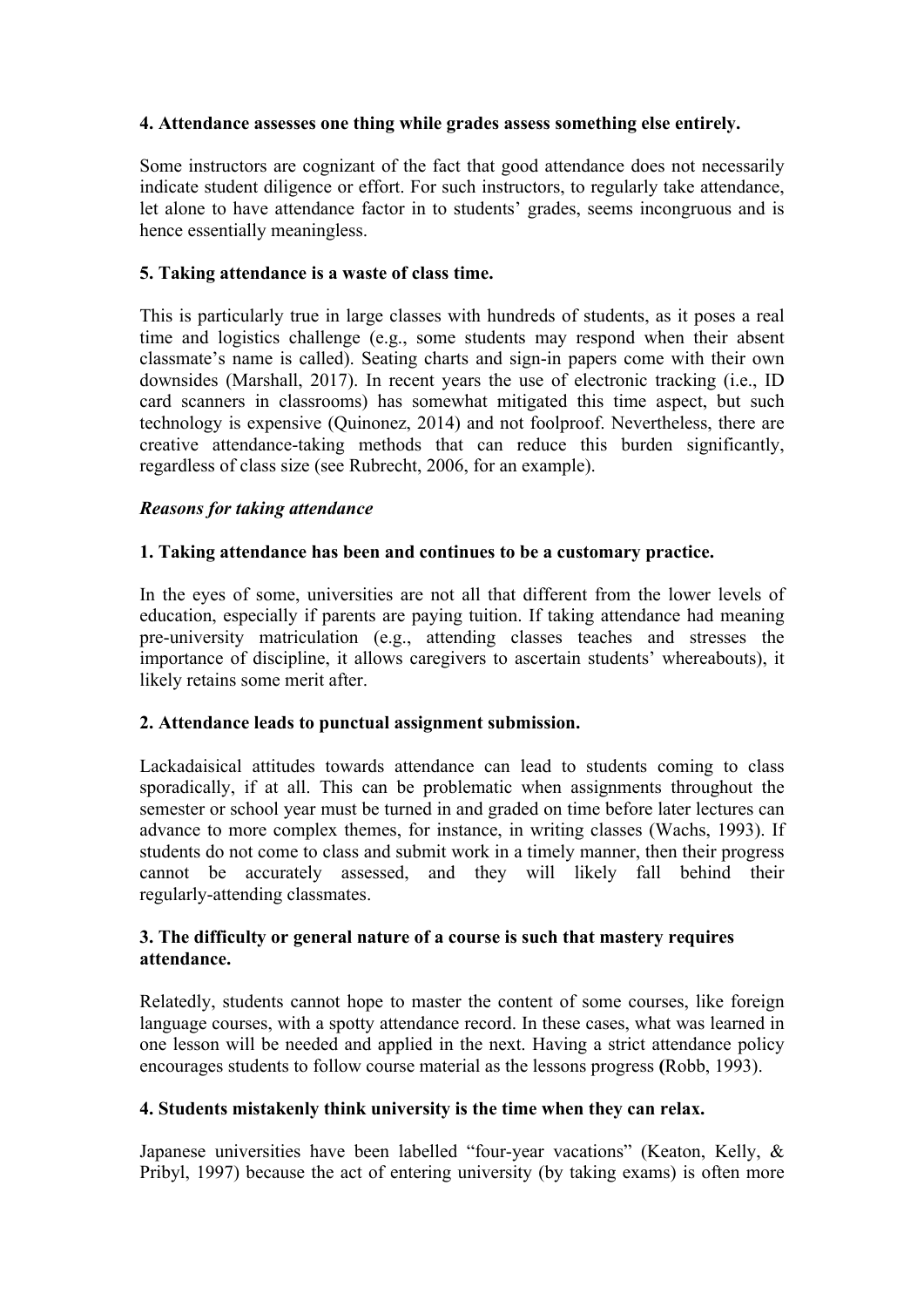difficult than graduating from them and because students are often seemingly just biding their time until they get a job offer from a company. It is not unheard of for students to consequently view university as the time when they can finally feel liberated from their studies (McVeigh, 2002) and their associated responsibilities.

#### **5. Attendance is part of students' grades in a course.**

This is often the case at Japanese universities, where attendance, or at least "class contribution," which can include criteria such as attendance, participation, and punctuality (in terms of coming to class on time and/or the timely submission of assignments), can be used as part of student assessment. Students tend to like the fact that attendance is figured into their final grades, as it requires relatively little effort compared with actually studying and learning (McVeigh, 2002).

Regardless of one's stance on the matter, the move to RTL required by students and instructors alike at Japanese universities from the 2020 spring semester necessarily caused all stakeholders to revisit the topic of attendance. Decisions about attendance taking had to be made well prior to the commencement of that spring semester so that course syllabi (and their attached grading policies) could be finalized and announced to students so that they would be knowledgeable about the courses being offered. The decisions made were hardly uniform, as evinced by the responses heard by the researcher in early spring 2020 in online forums and practice Zoom sessions with other instructors in Japan and by the subsequently disseminated syllabi.

With few exceptions, instructors and their students were not in contact with each other in early spring 2020 when these decisions were being made. Because students had yet to enroll in any courses, students' opinions about attendance taking during this extraordinary and unsettling time went uncollected and unconsidered, which was a missed opportunity since students' views on attendance are just as varied – if not more so – as those of instructors (see McVeigh, 2002, for examples).

## **Methodology and Participants**

The participants in the current study were 102 students enrolled full time at three Japanese universities located in the Tokyo metropolitan area. They were of varying majors (e.g., commerce, law, management) in different years of study (first year  $= 50$ students, second year  $= 45$ , third year  $= 7$ ). None were majoring in English. The classes they were enrolled in with the researcher focused on various topics (e.g., English communication skills, academic English writing). Due to the COVID-19 pandemic, all classes for this academic year were conducted online and utilized a mixed teaching approach, that is, both on demand videos constructed by the researcher and Zoom sessions.

At the commencement of the fall semester in September 2020, all students enrolled in the researcher's courses were asked to complete an online Google Forms questionnaire about attendance. Students were informed about this questionnaire and were given its link in through each university's LMS. They were told about the purpose of the questionnaire and the research, that participation was voluntary, and that their answers would remain anonymous. While all fall semester participants were informed of the questionnaire, for the purposes of this research, only the researcher's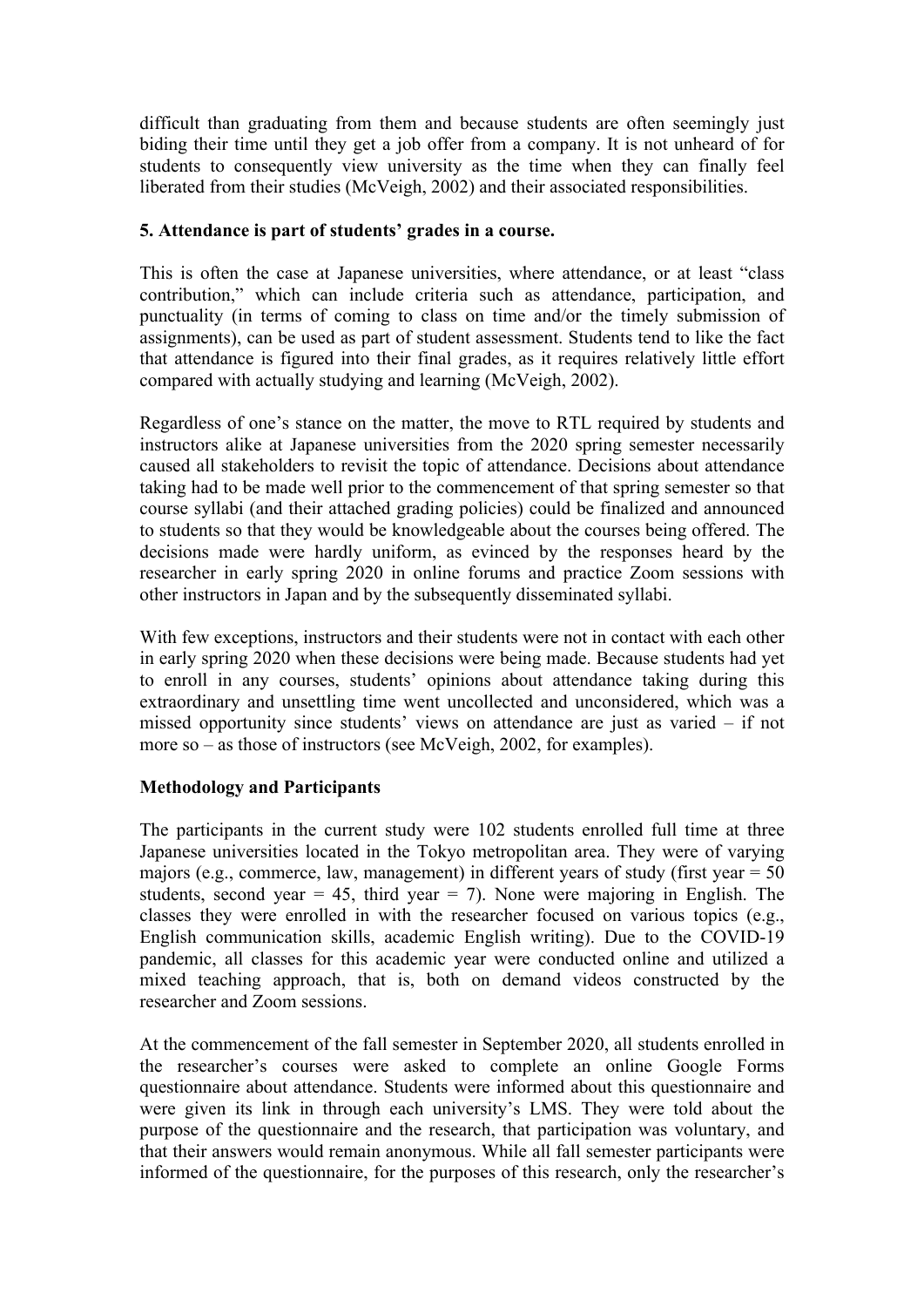spring semester students were eligible for participation (see below).

The questionnaire was written in Japanese and included a range of questions about the participants' classes and their views about the taking of attendance, both before the 2020 academic school year and during the fully online 2020 spring semester. The questions were a mix of multiple choice and open-ended questions. Participants were told that written responses could be written in either Japanese or English. Not all students answered all questions, and some students provided multiple answers.

### **Research Results**

The questionnaire questions and the participants' responses are as follows<sup>1</sup>.

# *[Q1] Indicate your 2020 spring semester class with the researcher (multiple choice, with a "not applicable" option)*

This question was meant to ascertain which questionnaire respondents were students of the researcher in the spring semester. Of the 124 respondents, 102 students were the researcher's spring semester students.

### *[Q2] Indicate the number of courses you were enrolled in during the 2020 spring semester*

Responses revealed that the participants were enrolled in between nine and 20 courses in the spring semester, with most taking between 12 and 15 courses weekly.

## *[Q3] Indicate the number of 2020 spring semester courses where instructors clearly took attendance*

For most students, between three and six of their instructors took attendance. Considering [Q2] responses, this shows either that many instructors were not taking attendance (e.g., because they had abandoned the task) or that instructors were able to take attendance unobtrusively (e.g., over Zoom in low teacher-to-student-ratio courses). Students reported that instructors took attendance in 639 of their 1,341 total courses, or in less than half (48%) their courses. The breakdown of the percentage of courses where instructors took students' attendance in their 2020 spring semester courses is as follows, with student response numbers from here and throughout the rest of the paper in parentheses.

 $1\% - 10\%$  (7)  $11\% - 20\%$  (8)  $21\% - 30\%$  (17)  $31\% - 40\%$  (11)  $41\% - 50\%$  (22)  $51\% - 60\%$  (4)

 

<sup>&</sup>lt;sup>1</sup> Though they provide valuable insight into students' myriad perspectives regarding issues related to attendance, due to space limitations, only the most commonly given responses are listed.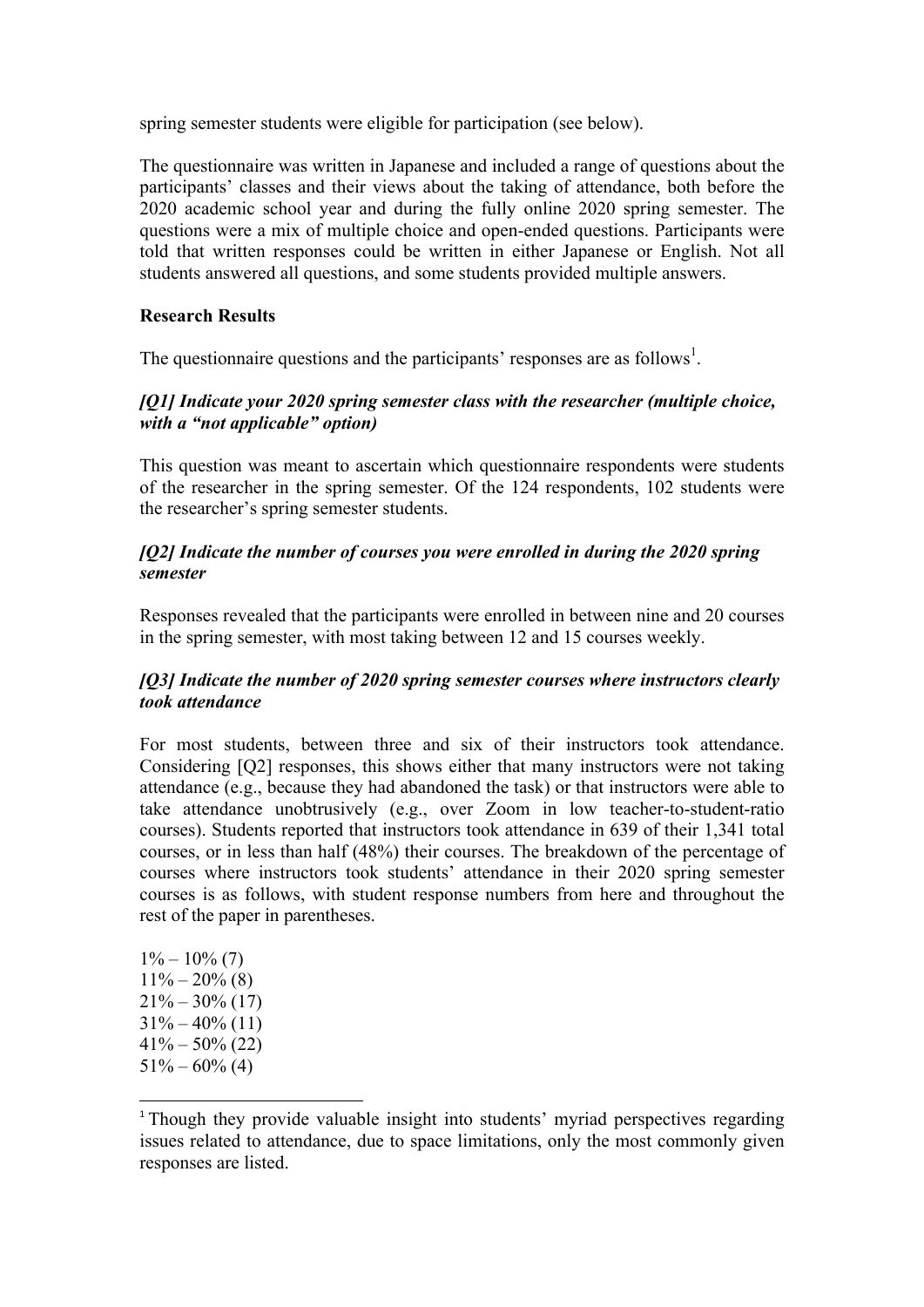$61\% - 70\%$  (10)  $71\% - 80\%$  (9)  $81\% - 90\%$  (1)  $91\% - 99\%$  (5) 100% (7)

#### *[Q4] Why do you think instructors would decide not to take attendance in the 2020 spring semester?*

In the weeks leading up to the start of the 2020 spring semester, instructors were told by their universities to be lenient when it comes to things like assignments and grading because students would likely be anxious and confused about the move to RTL. Instructors' syllabi were to reflect this leniency, which ostensibly should have included any alterations to course attendance policies (e.g., that attendance would not be taken) and if and how attendance would impact students' grades.

To gauge students' opinions on the subject, this question asked students why they thought their instructors might have decided to refrain from taking attendance during that first semester online. In constructing this and other questionnaire questions, participants were (a) provided with common and reasonable options (e.g., options mentioned by various instructors in the online discussion groups prior to the start of the spring semester), (b) allowed to select multiple options, and (c) given space to include their own options. Results were as follows.

• It would be too onerous to take attendance remotely (61)

• The request to start RTL came suddenly, so instructors decided to devote their time and energy to more important matters (e.g., the recording of on demand videos) (43)

• Instructors sometimes normally downplayed the importance of attendance, so RTL brought about little change (15)

• No one was used to RTL, so instructors purposefully downplayed the importance of attendance (15)

The request to start RTL came suddenly, so instructors decided to be lenient with students (15)

Instructors always have and always will take attendance, so this question is not applicable (8)

Six students gave alternate reasons from the ones presented on the questionnaire, that is, that instructors could get attendance from grading assignments because the students were "present" when completing them  $(3)$ , that tests are the only things needed for instructors to judge students' comprehension of course material (2), and that instructors teach far too many students to make the taking of attendance feasible (1).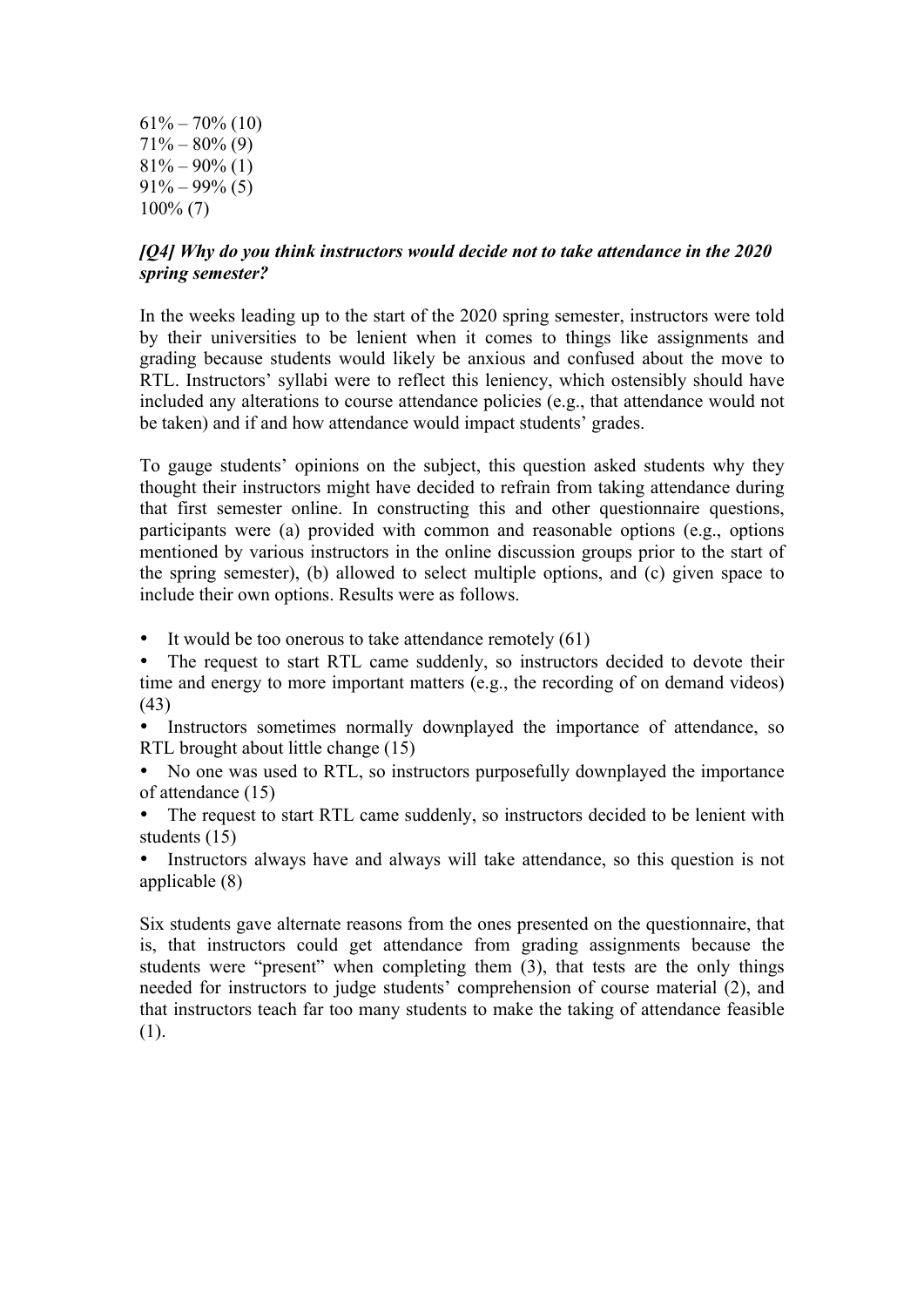# *[Q5] How did instructors take attendance in the 2020 spring semester?*

Five attendance-taking methods were presented on the questionnaire, with an additional open "other" option added. The 334 responses received for this question were tallied as follows.

- Students submitted attendance sheets weekly<sup>2</sup> (102)
- Instructors counted submitted assignments as proof of attendance (75)
- Instructors checked attendance during Zoom sessions (70)
- Instructors checked attendance via the university's LMS (67)
- Students sent instructors a notice (e.g., an email or LMS message) of "attendance" weekly (20)
- Other  $(0)$

## *[Q6] How would you take attendance if you were an instructor teaching remotely in the 2020 spring semester?*

This question was presented in a similar style to that of [Q5], with the exception that one additional option was added.

- By the university's LMS (37)
- By counting submitted assignments as proof of attendance (33)
- By students submitting an attendance sheet weekly (14)
- By checking attendance during Zoom sessions (10)
- By students sending notices (e.g., an email or LMS message) of their "attendance" weekly  $(6)$
- Abandon taking attendance that semester (3)
- Other  $(1)$

For this question, two participants gave multiple methods. Participants were also requested to explain why they selected their method(s) of choice. Presented below are the various methods, the number of open-ended responses provided by students for each method, and students' top explanations for their reasoning.

- By students submitting an attendance sheet weekly (6)
- An easy, straightforward, and/or reliable method (4)

• By students sending notices (e.g., an email or LMS message) of their "attendance" weekly (3)

- A simple action  $(1)$
- Check student attendance during Zoom sessions (2)
- Zoom is most like face-to-face lessons (1)
- Zoom attendance taking is smooth (1)
- Count submitted assignments as proof of attendance (11)
- Assignments have submission time limits (2)

<sup>&</sup>lt;sup>2</sup> This was the researcher's attendance-taking method for his 2020 spring semester classes. It involved students emailing an Attendance Record Sheet (ARS), discussed elsewhere (Rubrecht, 2020). As such, this tallied number was naturally 102 (the number of study participants). It is possible that a similar method was utilized by other instructors.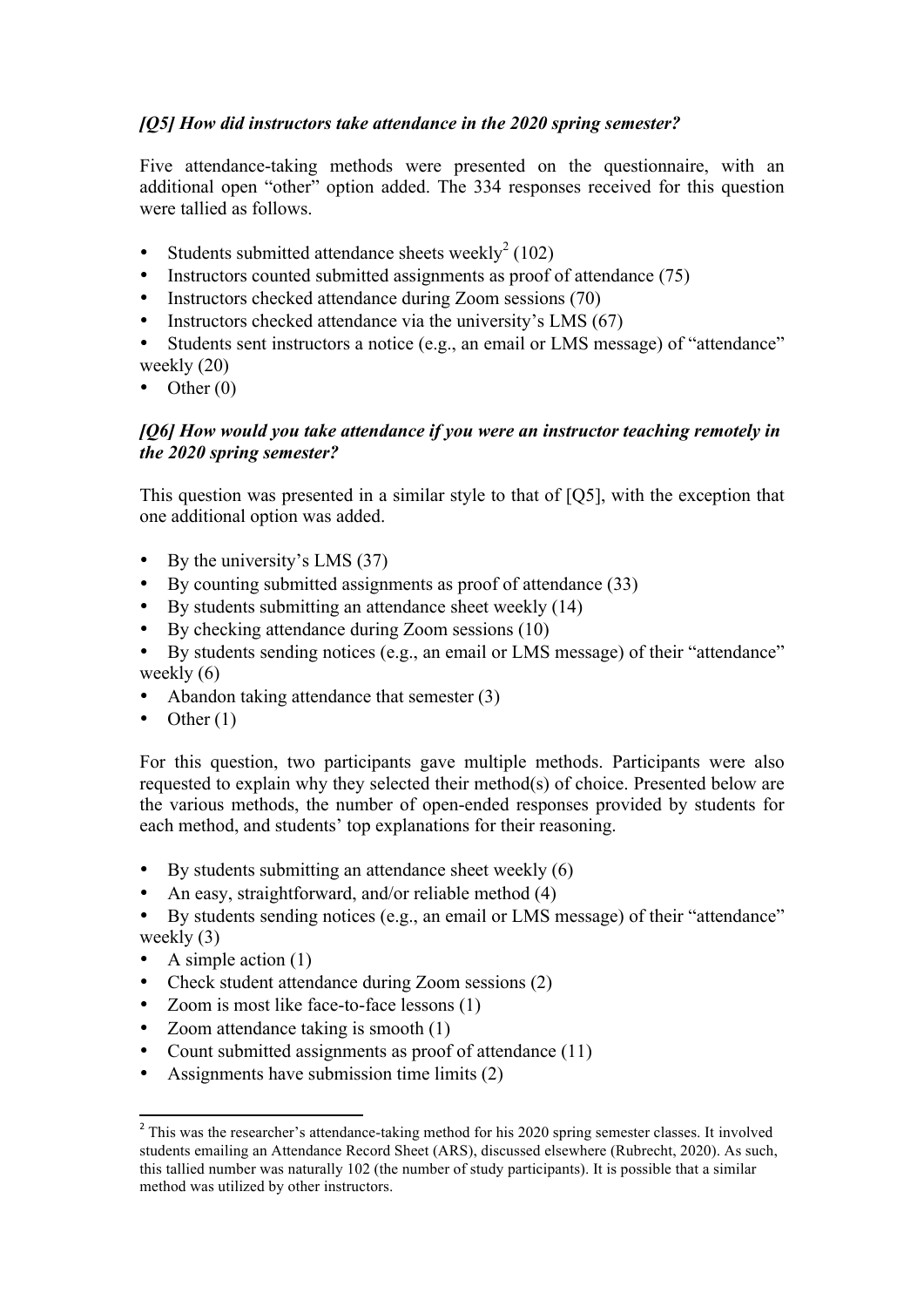- Students must submit assignments anyway (2)
- Abandon taking attendance (1)
- Assignment purpose is for checking comprehension (1)
- Other  $(1)$

• Mimic one teacher's policy of viewing on demand videos to count as attendance (1)

# *[Q7] Should attendance be taken at university?*

This question found that roughly two thirds of the participants (67) were in favor of attendance being taken at university under normal circumstances while one third (35) were not. As with [Q6], participants were requested to give explanations, which most did, with some giving multiple reasons.

# *Reasons students gave for why universities should take attendance*

• Attendance points for grading provide benefits/fair/required (for myriad specific reasons) (26)

- Attendance shows attitude/willingness/motivation for learning/participating/being proactive (14)
- Attendance policies eliminate students who do not attend yet can still get good grades (5)
- Some students won't attend and thus wouldn't participate otherwise (lazy) (3)

## *Reasons students gave for why universities should not take attendance*

- University means learning on your own/taking responsibility (11)
- University is for gaining/testing new knowledge and/or cultivating personal interests (9)

• University is for people who want to learn, so they are the ones will ultimately attend (4)

• Impractical because there are too many students/it is too burdensome (4)

# *[Q8] Should attendance be taken at university during RTL?*

The responses to this question were slightly more balanced than those from [Q7], with 59 students responding positively, 42 negatively.

## *Reasons students gave for why universities should take attendance during RTL*

• Attendance always is (and should be) part of students' grades, as it is proper and fair classroom management (18)

Instructors cannot monitor students well during RTL/so students won't skip classes (10)

- Student motivation becomes apparent/students are motivated to participate (6)
- It is proof of student participation (5)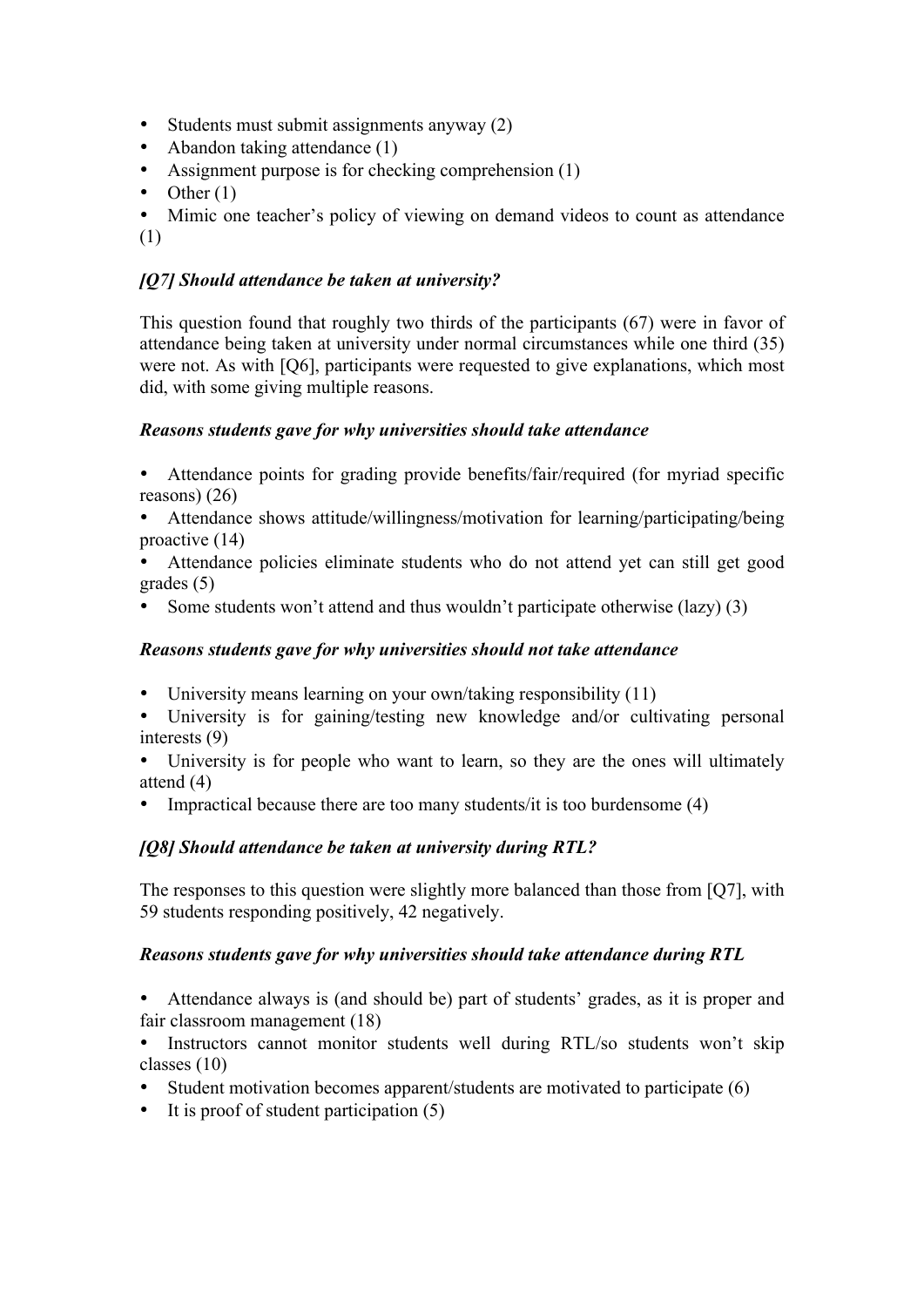# *Reasons students gave for why universities should not take attendance during RTL*

- Students unable to attend/unsatisfactory environment (e.g., due to a poor Internet connection) (10)
- University is about active learning, not attendance (6)
- Students can watch on demand videos whenever (5)
- RTL is too burdensome (for both instructors and students) (4)
- Comprehending course material and completing assignments is sufficient (4)

# *[Q9] Open-ended section*

This last question allowed participants to provide information or opinions not requested elsewhere on the questionnaire. Similar to previous responses, due to their varied nature, it was difficult to succinctly categorize participants' responses (18 responses were grouped into 11 categories).

- An attendance grade is good during RTL (worried about assignments/tests done remotely/now lower level of learning) (3)
- Submitting ARS weekly is too demanding/just check attendance by LMS click (3)
- Assignment submission more effective when taken attendance remotely than in face-to-face situations (2)
- If RTL, on demand videos are more efficient/convenient than setting a Zoom time (2)
- ARS is easy to use/easy to understand (2)

## **Conclusions**

In analyzing the participants' responses, the following conclusions from this preliminary study were drawn.

## *(1) In this new RTL situation there was a clear lack of standardized attendance taking.*

As previously explained, in face-to-face lessons pre-pandemic, most Japanese universities and their instructors typically implement attendance policies, with students' failure to adhere to them grounds for a reduction in grades or even the failing of a course. The participants all attended universities with long-standing clear and relatively strict attendance policies in place (e.g., for foreign language courses, students could miss no more than one third of the lessons). While it may have been reasonable for instructors to make ad hoc decisions about attendance in the weeks prior to the first RTL semester, as explained above, it can be speculated that institutions and instructors not taking a standardized approach in determining what "showing-up culture" (Feriazzo, 2020) would look like in RTL situations potentially negatively impacted students on two fronts.

First, not standardizing attendance taking meant that students had to figure out and keep clear in their minds the various and disparate attendance policies for all of their courses. In normal semesters, attendance is as simple as showing up to a specific location at a specific time. In RTL times, attendance could mean different things,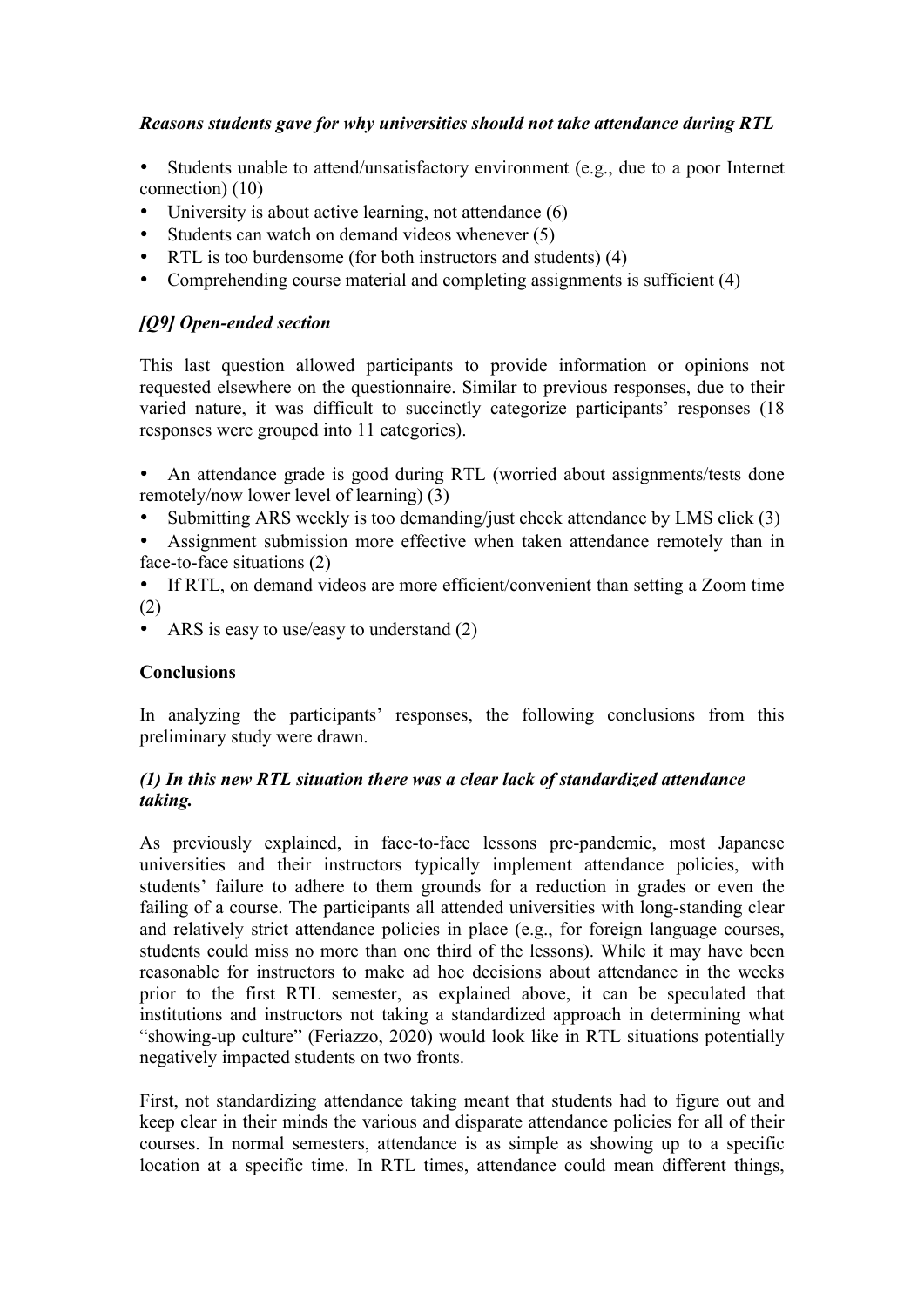depending on the course (e.g., logging in to Zoom or just completing homework assignments that needed to be completed anyway). Second, since instructors did not survey students regarding their views about attendance taking (e.g., to assess if students' Wi-Fi equipment or data plans could adequately allow for Zoom attendance), some students might have had to struggle or otherwise worry about whether or not they could sufficiently participate and be considered present during RTL classes. Indeed, the researcher was asked by multiple students to inform them if the attendance sheets they had sent had arrived safely. This confusion from a lack of standardization gets compounded by the fact that roughly half of students' courses were taught by instructors who did not take attendance, which in normal times would have been unheard of.

#### *(2) Students generally viewed attendance – and the grades they contributed – as integral to their university courses.*

As could be seen from the students' open-ended responses, particularly to [Q7] and [Q8], some students believed that university is more about learning course content and developing oneself as a person over and above simply showing up to class. While few would argue against one of university's major roles being the opportunity for students to discover and cultivate themselves, it was clear from students' responses that many found receiving attendance points crucial to contributing to their overall course grades, a finding found elsewhere (see McVeigh, 2002). In other words, students typically found attendance grades to be that which could be relied upon to boost their grades or otherwise offset any poor grades received from other grading criteria (e.g., quizzes, final exams). As such, the participants were generally in favor of attendance being taken, both before and during RTL times. Additionally, as evinced from [Q3], only three students in this cohort would have opted to abandon taking attendance altogether in the 2020 spring semester if they were instructors, which indicates how students believe that attendance is an important and almost given part of their educational experience, particularly if they can receive a grade just by showing up to class.

#### *(3) Attendance is indicative of motivation or a willingness to learn.*

As was evinced from the open-ended responses in [Q7] and [Q8], several students stated that attending classes shows that they are motivated to be in the classroom and are thus expressing a willingness to learn. In a similar vein, several students expressed clear dissatisfaction with those students who either (a) need something like an attendance policy to force them to make it to class or (b) attend few lectures but are able to pass their courses anyway. In short, it seems as though the more diligent students (i.e., the ones who believe that attending lectures should be considered a given for institutional learning situations) were expressing their dissatisfaction that the less diligent students required coaxing (i.e., making attendance policies necessary in the first place) or that they could slide through without being as clearly motivated to learn and participate as they were. These responses are indicative of the fact that students, to a greater or lesser degree, know their classmates, know what goals they have for learning in general and for their various courses in particular, and that they want to the have the learning playing field as level as possible.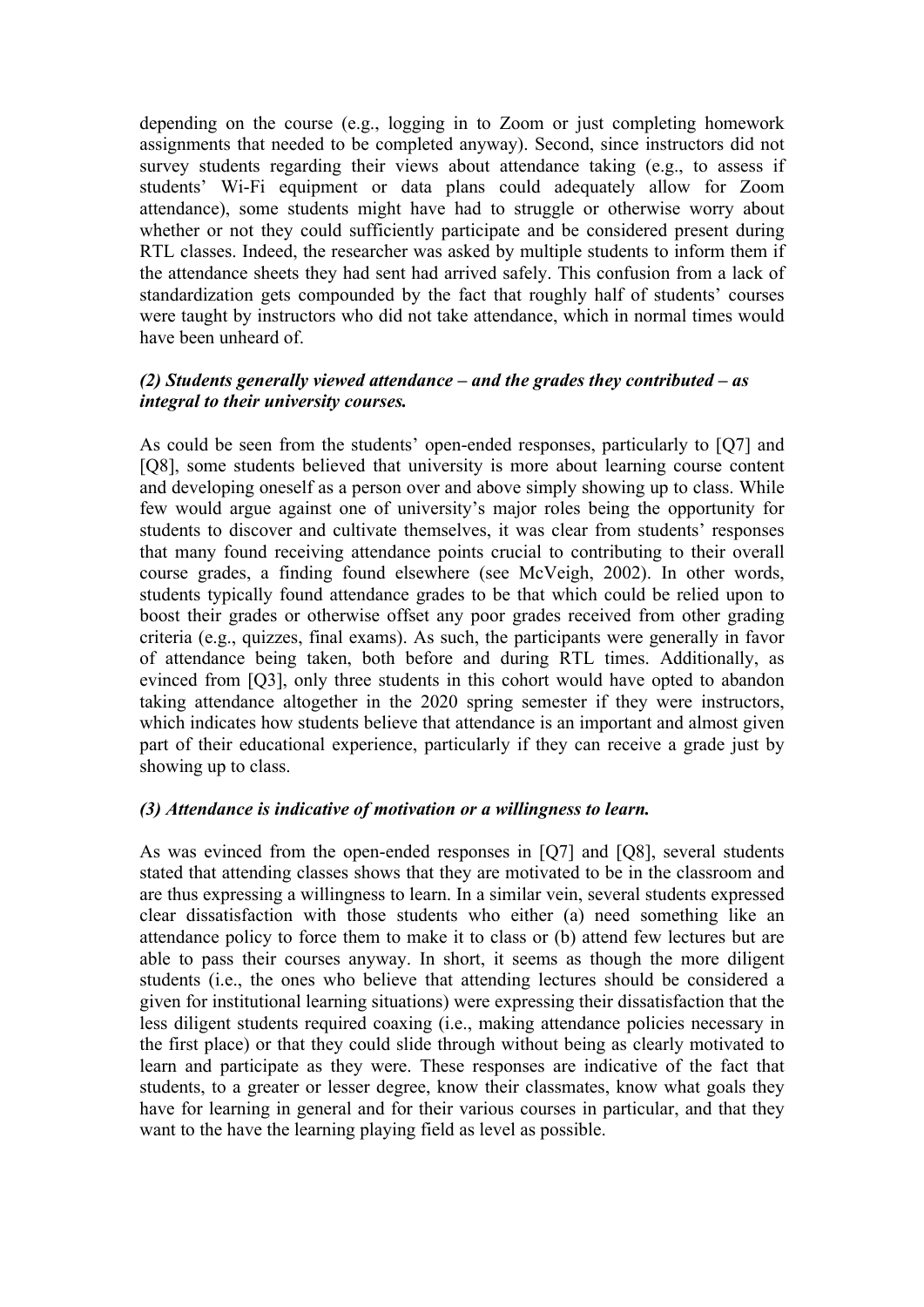#### **Discussion and Final Remarks**

As could be seen from the discussion above as well as from the findings garnered from this preliminary stage of research, both students and instructors alike have differing opinions about attendance, including its primary purpose, its ancillary functions, and its overall relevance at the university level. As of this writing (mid-November 2020) it is far too difficult to predict if the 2021 spring semester will see a return of educators and learners to the classroom or if RTL will continue. Based on the conclusions above and the fact that all relevant stakeholders are now experienced in RTL, were RTL to continue into later semesters, then it would behoove institutions and instructors to revisit the topic of attendance together so as to standardize any approach taken on the subject. This should provide the dual benefit of reducing confusion among stakeholders regarding matters of attendance and should make the reasons behind RTL attendance taking clearer for all concerned.

There remain several points of consequence that require addressing, many of which are in response to how the students answered the study's open-ended questions. First, because students are students, they are neither familiar with nor fully cognizant of the difficulties and complexities that instructors encounter as they fulfill their teaching duties, even those regarding the relatively straightforward task of taking attendance. While this fact lends some support for why instructors need not have asked students' opinions about taking attendance prior to the 2020 spring semester, it also puts perspective on students' responses to the questionnaire that showed – even as late as September 2020 – that students were not concerned about the same matters as instructors, and if they were, they were concerned for different reasons.

For instance, when asked in [Q6] how they would take attendance remotely if they were instructors, many apparently failed to grasp what instructors realized early on: there would be some students not sufficiently prepared to engage in RTL from the first week of classes (and possibly throughout the semester) for whatever reason, for instance, poor Wi-Fi, restrictive data plans, inadequate access to technological equipment at specific times, or embarrassing living situations (e.g., noisy siblings, sparse furnishings) broadcast to all through Zoom. Thus, as some students voiced support for taking attendance via their university's LMS or Zoom, which were seen to make the task "efficient," "easy," and "smooth," they made it clear that they did not fully realize the obstacles extant with such attendance-taking methods.

To give a more concrete example, taking attendance via Zoom would only be feasible for (a) relatively small classes (b) where all students were guaranteed to have access to suitable technological equipment (c) with strong and stable Internet capabilities (d) reliably (e) at a particular time of day each week. This example illustrates precisely what some instructors were worried about in the weeks prior to the 2020 spring semester: there were numerous unknowns (some of which had yet to be identified) instructors had to recognize and surmount consistently for their dozens if not hundreds of students in all of their courses. It is therefore little wonder why some instructors abandoned taking attendance remotely, at least during that first semester.

Additional evidence for the students not being cognizant of instructors' concerns regarding attendance also came from their responses to [Q4], as students only selected the options presented to them. No students ventured any additional options, such as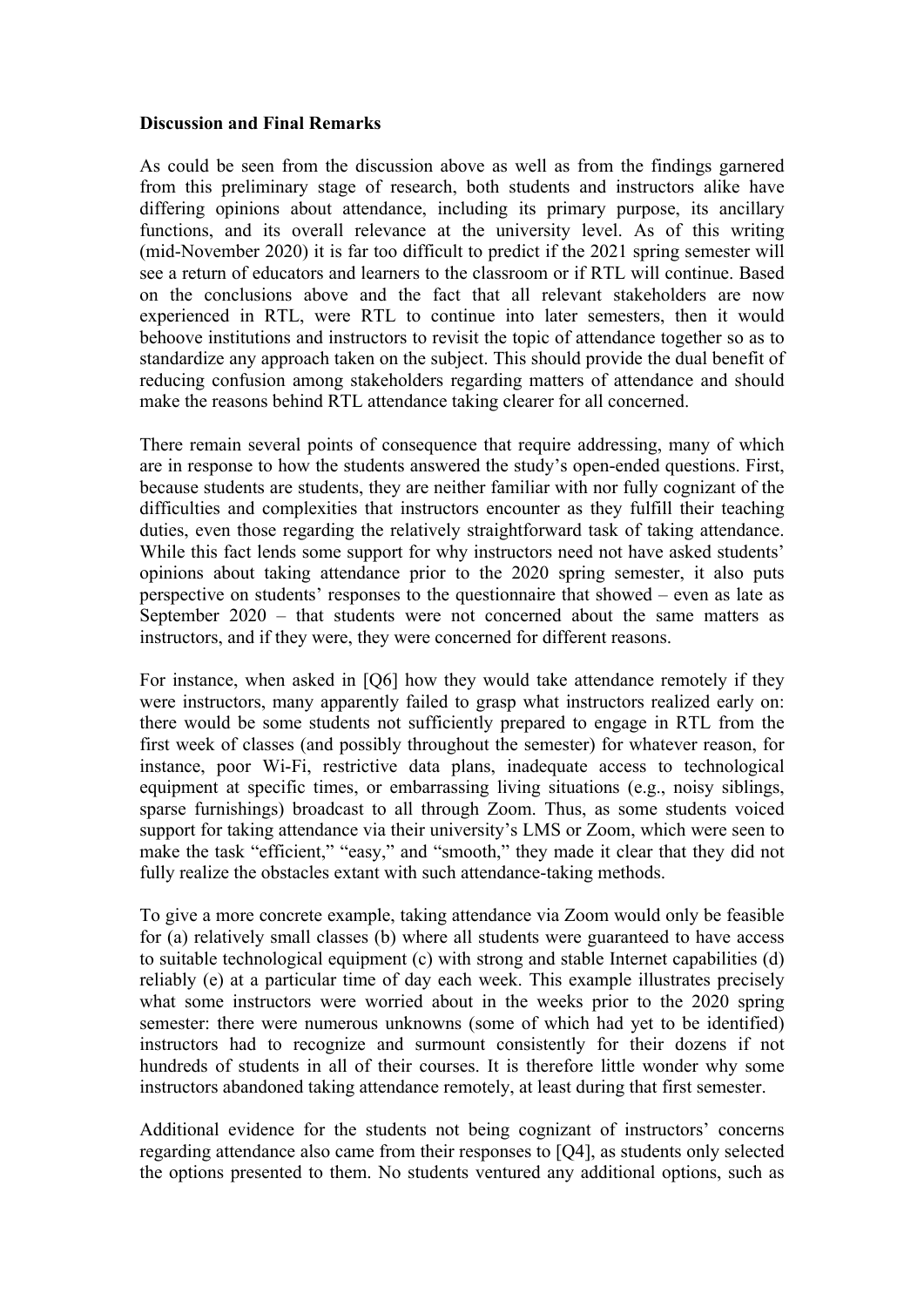those technological concerns mentioned above. Furthermore, when students voiced support for assignment submission equaling attendance, they failed to take into account the fact that not all courses necessarily have assignments due each and every week of the semester. There would still need to be a way to ascertain that students are "present" even when some weeks only required students to watch an on demand video or engage in a Zoom session.

The present preliminary study was conducted as the first step of a larger study exploring Japanese university student attendance in the first year of RTL in the era of COVID-19. Further investigations will explore in greater depth the efficacy of the researcher's attendance sheet, with specific attention paid to the degree to which students engaged with it as a remote communication and feedback tool.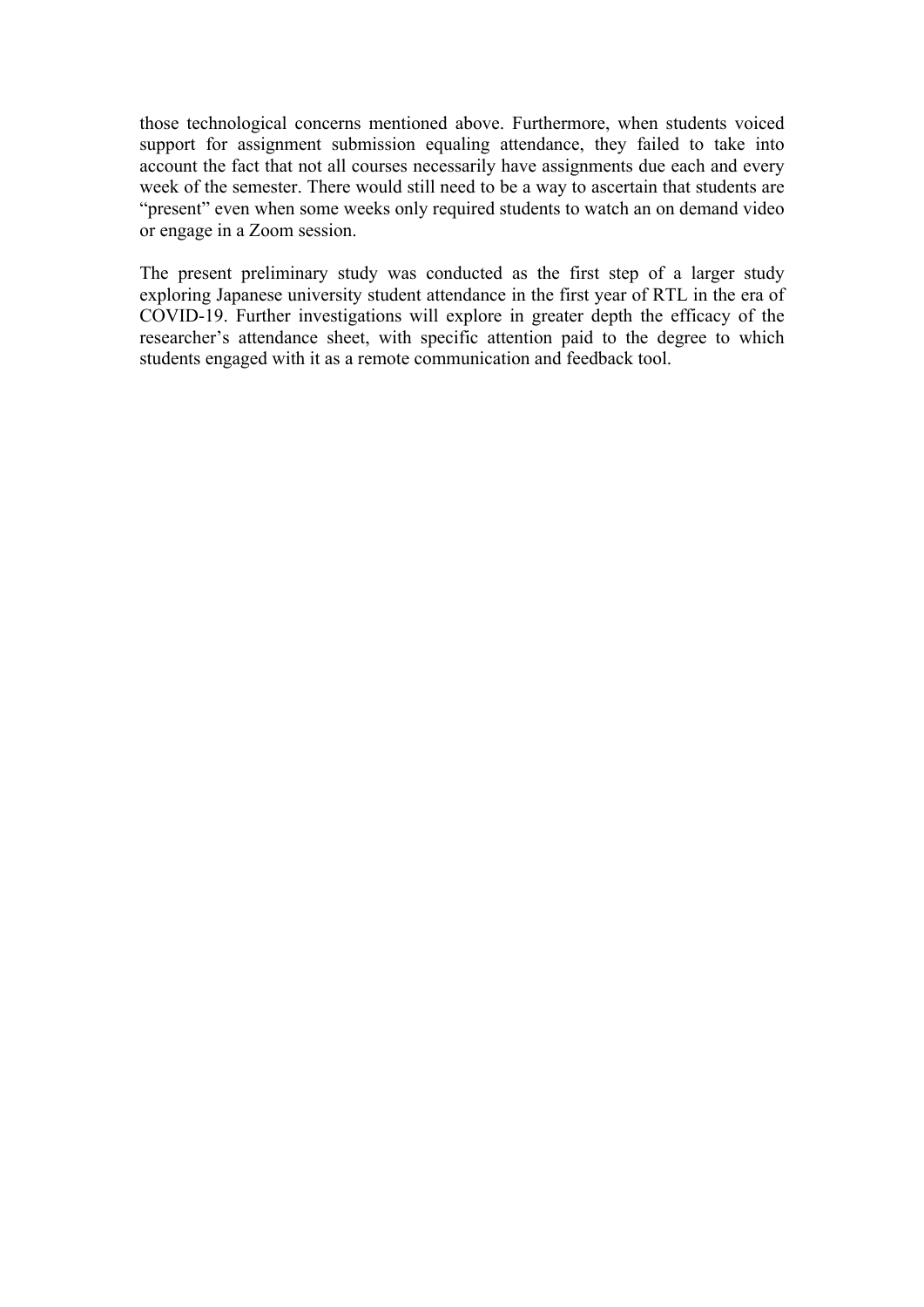#### **References**

Credé, M., Roch, S. G., & Kieszczynka, U. M. (2010). Class attendance in college: A meta-analytic review of the relationship of class attendance with grades and student characteristics. *Review of Educational Research*, *80*(2), 272–295. https://doi.org/10.3102/0034654310362998

Devadoss, S., & Foltz, J. (1996). Evaluation of factors influencing student class attendance and performance. *American Journal of Agricultural Economics*, *78*(3), 499–507. https://doi.org/https://doi.org/10.2307/1243268

Feriazzo, L. (2020). Responding to absenteeism during the coronavirus pandemic  $\&$ beyond. *Education Week Teacher*. Retrieved 2020-09-16 from http://blogs.edweek.org/teachers/classroom\_qa\_with\_larry\_ferlazzo/2020/04/respondi ng to absenteeism - during the coronavirus pandemic beyond.html

Keaten, J., Kelly, L., & Pribyl, C. B. (1997). Communication apprehension in Japan: Grade school through secondary school. *International Journal of Intercultural Relations*, *21*(3), 319–343.

Marburger, D. R. (2006). Does mandatory attendance improve student performance? *The Journal of Economic Education*, *37*(2), 148–155. https://doi.org/10.3200/ JECE.37.2.148-155

Marshall, K. (2017). Why I don't take attendance. *The Chronicle of Higher Education*. Retrieved 2020-09-16 from https://www.chronicle.com/article/why-i-dont-take-attendance/

McVeigh, B. J. (2002). *Japanese higher education as myth*. Armonk, New York: M. E. Sharp.

Quinonez, L. (2014). Taking attendance in college is ineffective and inconvenient. *The Arkansas Traveler*. Retrieved 2020-09-16 from http://www.uatrav.com/opinion/article\_079e914c-2d73-11e4-b0b4-001a4bcf6878.htm l#:~:text=Most%20professors%20choose%20to%20make,that%20doesn't%20take%2 0attendance.&text=Going%20to%20class%20is%20a,a%20part%20of%20the%20uni versity.

Robb, T. N. (1993). Homework: How to get students to do it. In P. Wadden (Ed.), *A handbook for teaching English at Japanese colleges and universities* (pp. 120–125). New York: Oxford University Press.

Rocca, K. A. (2004). College student attendance: Impact of instructor immediacy and verbal aggression. *Communication Education*, *53*(2), 185–195. https://doi.org/10.10/03634520410001682447

Rubrecht, B. G. (2006). Reasons and methods for learning students' names. *The Language Teacher*, *30*(4), 17–22.